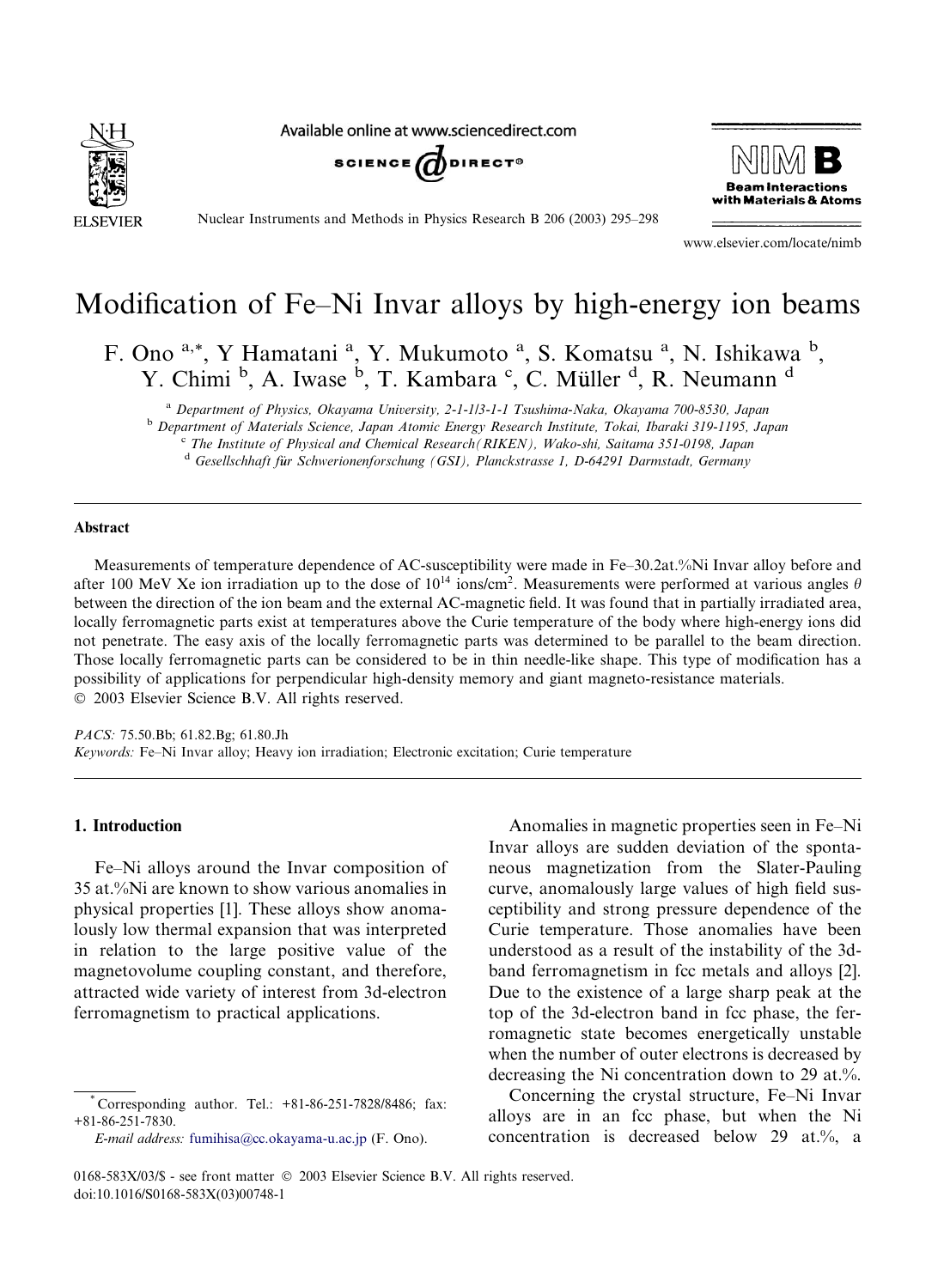martensitic transformation takes place. Therefore, many crystallographic studies have been made relating the Invar anomalies to the phase stability and local lattice distortion [3].

From the standpoint of looking for a new functional material [4], irradiation with high energy ions seems to be one of the most effective way for modification of lattice structure and physical properties of metals and alloys.

## 2. Experiments

Specimens of Fe–30.2at.%Ni Invar alloy were prepared by melting iron and nickel metals of purity of 99.9% using an induction furnace. The shape of the specimen was a thin plate of  $5 \times 5$  $mm<sup>2</sup>$  and the thickness of 200  $\mu$ m. They were annealed at  $1000$  °C for 3 h and quenched into water.

High-energy ion irradiation was made by using a tandem accelerator which was installed at the Japan Atomic Energy Research Institute (JAERI). The ions used for irradiation were Xe with the energy of 100 MeV and with the irradiation dose up to  $10^{14}$  ions/cm<sup>2</sup>.

Measurements of AC-susceptibility were made before and after the irradiation by using a specially



Fig. 1. Schematic illustration of a square plate specimen irradiated by 100 MeV Xe ions and the direction of external ACmagnetic field.

designed apparatus for rapid measurements. By using this apparatus one full temperature scan was made within 90 s. The frequency and the intensity of the external AC-magnetic field were 1 kHz and 10-<sup>4</sup> T, respectively. To detect any induced component along the beam direction, the measuring system was modulated to make the angle  $\theta$  between the surface of the specimen and the direction of the external AC-field variable. The configuration of the specimen and the external AC-magnetic field is illustrated in Fig. 1. In the present irradiation, the range of the Xe ion beam was  $7 \mu m$ which is smaller than the thickness of the sample.

#### 3. Results and discussion

AC-susceptibility versus temperature curves observed before irradiation for Fe–30.2at.%Ni Invar alloy at various angles  $\theta$  are shown in Fig. 2. From this figure the Curie temperature  $T_c$  was determined to be 315 K. In this figure it is seen that



Fig. 2. Temperature dependence of AC-susceptibility for Fe– 30.2at.%Ni Invar alloy before irradiation: The angles shown are between the surface of the specimen and the direction of external field.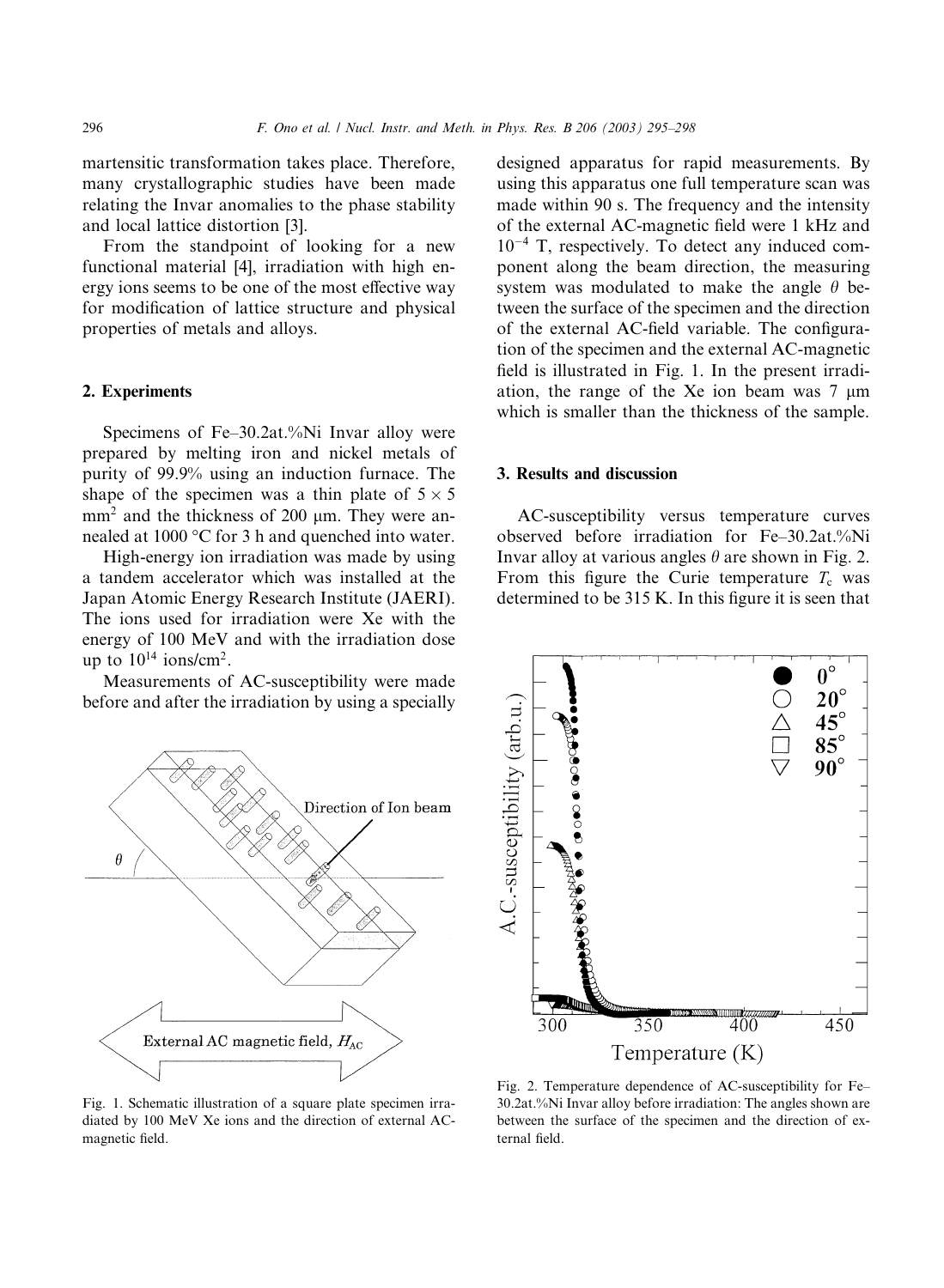the intensity of the AC-susceptibility decreases with  $\theta$ . This effect is due to the shape anisotropy. To investigate the temperature variation of ACsusceptibility above  $T_c$  in detail, all the curves were normalized to the value of  $\theta = 0$  at  $T = 300$  K and shown in Fig. 3. As seen in this figure, the decreasing rate above  $T_c$  becomes small as  $\theta$  is increased.

AC-susceptibility versus temperature curves at various angles  $\theta$  observed for irradiated specimen are shown in Fig. 4. In this figure it is seen that the curves have two stages of magnetic transition. The first stage corresponds to the original Curie temperature that comes from the part where ion beams did not penetrate. The second stage is caused by the irradiation-induced ferromagnetism. To investigate the temperature variation of ACsusceptibility above  $T_c$  in detail, all the curves were again normalized to the value for  $\theta = 0$  at  $T = 300$ K, and shown in Fig. 5. As seen in this figure, the decreasing rate above  $T_c$  also becomes small as  $\theta$  is increased. The second stage becomes wider as  $\theta$ 



Fig. 3. AC-susceptibility versus temperature curves for Fe– 30.2at.%Ni Invar alloy before irradiation in normalized scale at  $T = 300$  K and  $\theta = 0$ .



Fig. 4. Temperature dependence of AC-susceptibility for Fe– 30.2at.%Ni Invar alloy after irradiated with 100 MeV Xe to the dose of 1014 ions/cm2. The angles shown are between the surface of the specimen and the direction of external field.



Fig. 5. AC-susceptibility versus temperature curves for Fe– 30.2at.%Ni Invar alloy after the irradiation in normalized scale at  $T = 300$  K and  $\theta = 0$ .